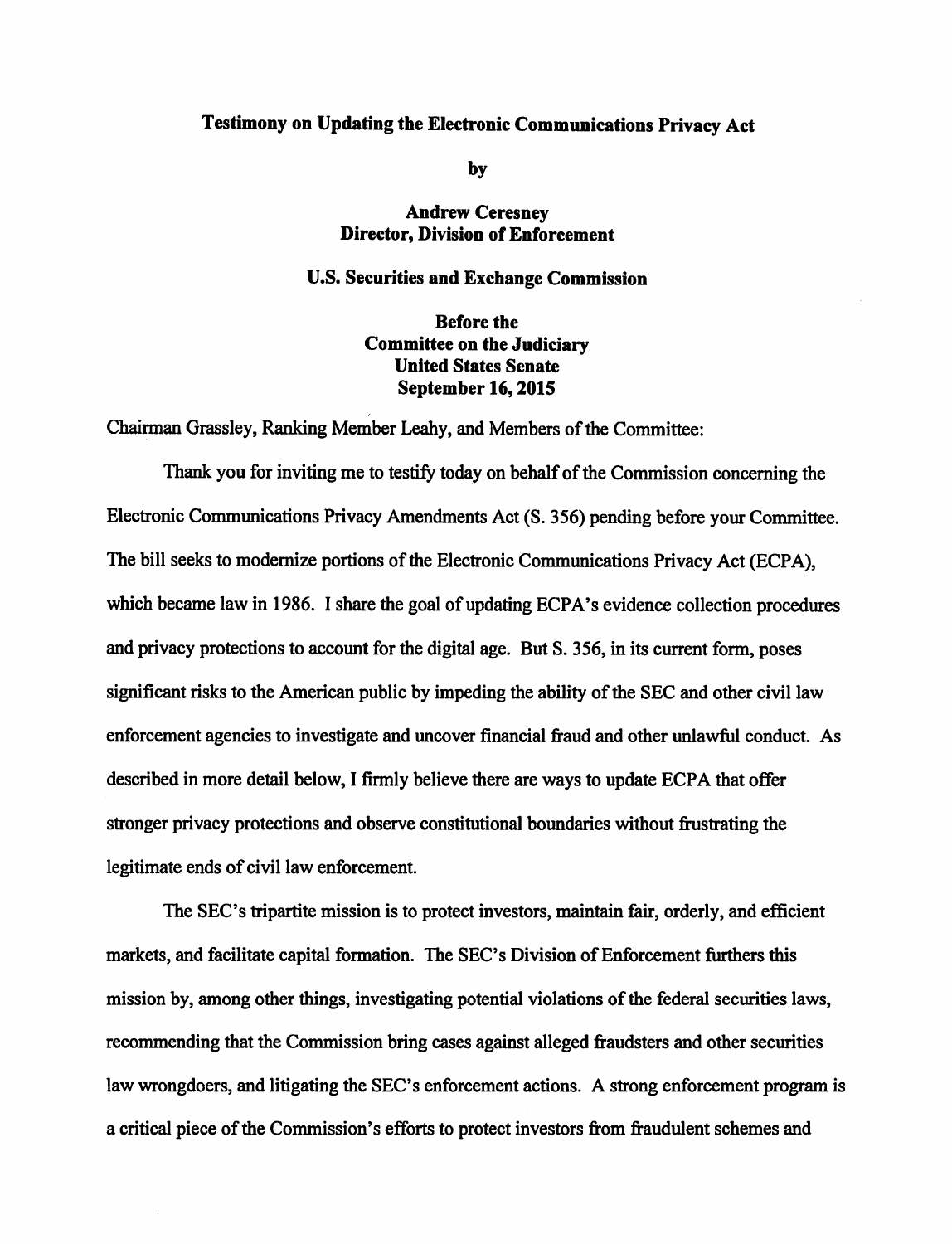*promotes* investor trust and confidence in the integrity of the nation's securities markets. The *Division is committed to the swift and vigorous pursuit of those who have broken the securities* laws through the use of all lawful tools available to us.

*Electronic communications* often provide critical evidence in our investigations, as email *andothermessage content(e.g., text and chatroom messages) can establishtiming, knowledge, orrelationships in certain cases, or awareness that certain statements to investors were false or misleading.* In fact, establishing fraudulent intent is one of the most challenging issues in our *investigations, and emails and other electronic messagesareoften the only direct evidence of that state ofmind. When we conduct an investigation, we generally will seek emails and other electronic communications from the key actors via an administrative subpoena - a statutorily authorized mechanism for gathering documents and other evidence inour investigations.1 In certaininstances, the person whose emails are sought will respond to our request. But in other instances, the subpoena recipient may have erased emails, tendered only some emails, asserted damaged hardware, or refused to respond - unsurprisingly, individuals who violate the law are often reluctant to produce to the government evidence oftheir own misconduct. In still other instances, email account holders cannot be subpoenaed because they are beyond our jurisdiction.*

*It is at this point in an investigation that we may in some instances, when other mechanisms for obtaining the evidence are unlikely to be successful, need to seek information from the internet service provider (ISP). S. 356 would require government entities to procure a criminal warrant when they seek the content ofemails and other electronic communications from ISPs. Because the SEC and other civil law enforcement agencies cannot obtain criminal warrants, we would effectively not be able to gather evidence, including communications such as*

*See* Section 21(b) of the Securities Exchange Act of 1934, Section 19(c) of the Securities Act, Section 209(b) of *the Advisers Act, and Section 42(b) ofthe Investment Company Act.*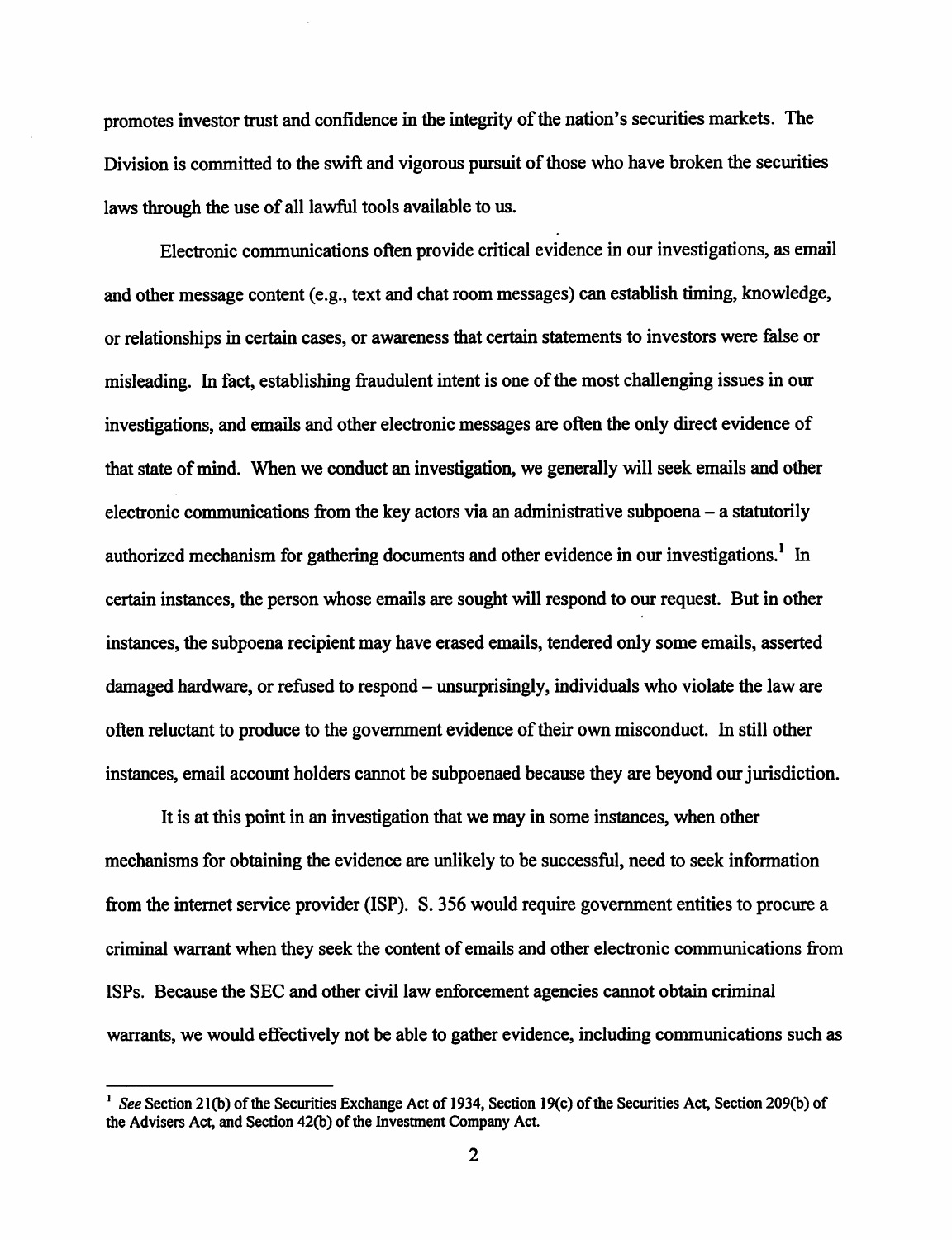*emails, directly from an ISP, regardless ofthe circumstances.2 Thus, ifthe bill becomes law without modifications, the SEC and other civil law enforcement agencies would be denied the ability to obtain critical evidence, including potentiallyinculpatoryelectronic communications from ISPs, even in instances where a subscriber deleted his emails, related hardware was lost or* damaged, or the subscriber fled to another jurisdiction.<sup>3</sup> Depriving the SEC of authority to *obtain email content from an ISP would also incentivize subpoena recipients to be less* forthcoming in responding to investigatory requests because an individual who knows that the *SEC lacks the authority to obtain his emails may thus feel free to destroy or not produce them.* 

*These are not abstract concerns for the SEC or for the investors we are charged with protecting. An effective enforcement program protects investors andthe integrity ofthe capital markets by deterring securities lawviolations, punishing violators, returning money to injured investors, and preventing fraud. Amongthetypesofscams we investigate where the ability to obtain content from ISPs wouldbe most helpful include schemes - often perpetrated by individuals* or small groups of actors – that target or victimize the elderly or other retail *investors, including Ponzi schemes and "pump and dump" market manipulation schemes,4 as*

<sup>&</sup>lt;sup>2</sup> Our cases are often the sole actions against wrongdoers: while we often conduct investigations in parallel with *criminal authorities, thevastmajority of our investigations donothave any criminal involvement. For example, although the criminal authorities havebrought a significant number ofinsider trading cases in recent years, we have charged thanmorethan650 defendants with insidertrading violations in the last6 years, most ofwhom werenot charged criminally.*

<sup>&</sup>lt;sup>3</sup> Chair White first raised these concerns in an April 2013 letter to Senator Leahy. A copy of that letter is attached.

<sup>&</sup>lt;sup>4</sup> "Pump-and-dump" schemes involve the touting of a company's stock (typically microcap companies) through *false and misleading statements to the marketplace. These false claims areoften made on social media such as Facebook and Twitter, aswell ason electronic bulletin boards and chatrooms. Oftenthe promoters will claimto* have "inside" information about an impending development or to use an "infallible" combination of economic and *stock market data to pick stocks. Inreality, they maybe company insiders orpaid promoters who stand to gain by selling theirshares afterthe stock price is "pumped" up by the buying frenzy they create. Oncethese fraudsters "dump" their shares andstophypingthe stock, the price typically falls, and investors losetheirmoney.*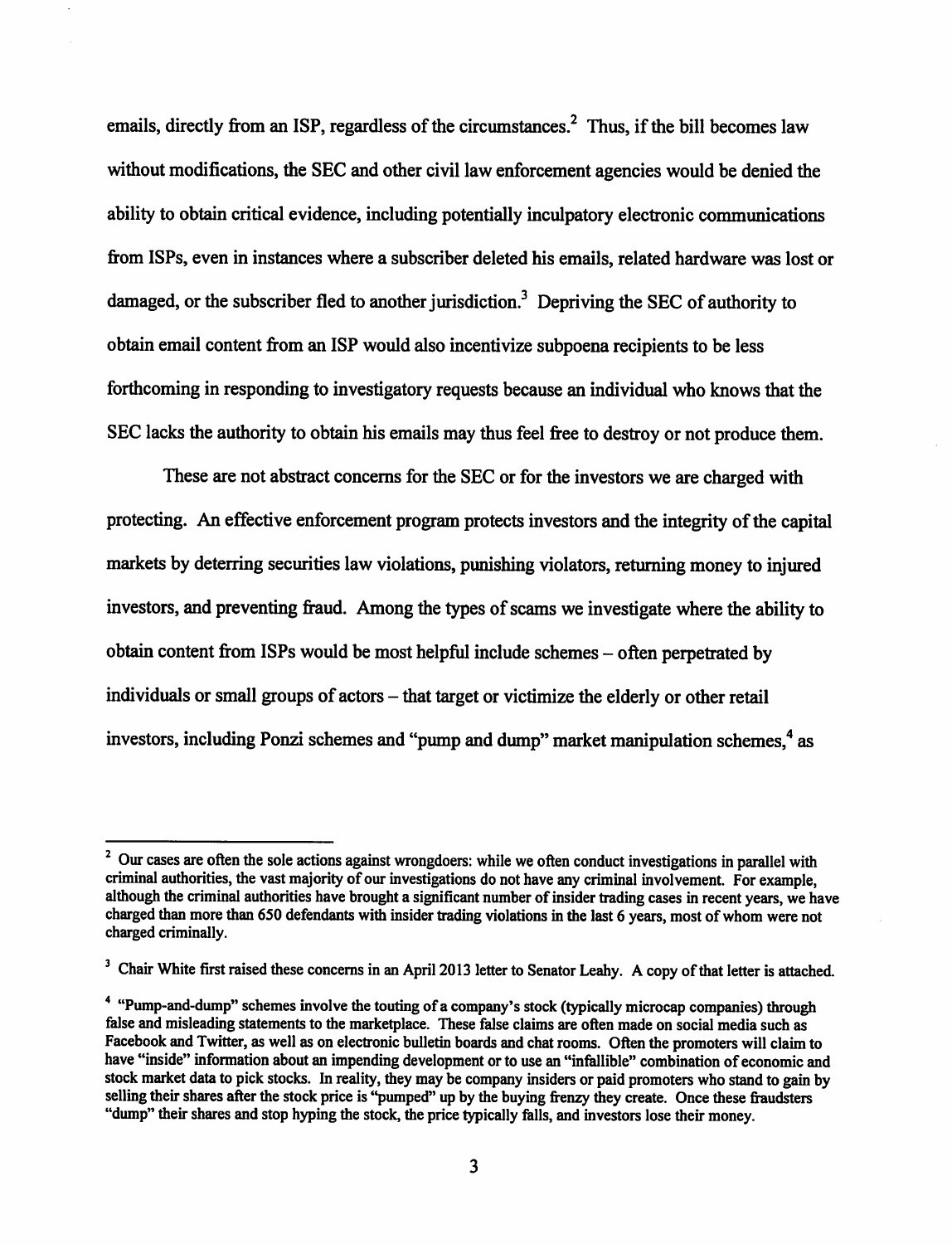*well as insider trading activity that provides insiders with an unfair trading advantage over averageinvestors and undermines our markets.*

*In these types of frauds, illegal acts are particularly likely to be communicated via personal accounts and parties aremore likely to be non-cooperativein their document productions.* For example, in an insider trading case, there appeared to be gaps in the emails the *suspected tipper producedpursuant to the SEC's administrative subpoena. We were able to obtain the individual's personalemails from the ISP under ECPA and among the messages provided by the ISP was an email containing the alleged tip, which became a critical piece of evidence in our successful actions against the tipper and tippee. Similarly, in an investigation* into a market manipulation scheme conducted by foreign stock promoters that used personal *email for certain sensitive communications regarding the scheme, it was essential to obtain the emails from an ISP because the principals were in a foreign country, and we could not compel them to produce information. The resulting emails provided key evidence on multiple issues: the emails showed planning discussions for the illegal scheme and control by the defendants of the* companies that proved to be central to the manipulation.

*Technologyhas evolved since ECPA's passage, andthereis no questionthat the law ought to evolve to take account of advances in <i>technology* and protect privacy interests, even when significant law enforcement interests are also implicated. There are various ways to strike *anappropriate balance betweenthoseinterests astheCommittee considers the best way to advance thisimportant legislation. Any reform to ECPAcanandshouldafford a partywhose information* is sought from an ISP in a civil investigation an opportunity to participate in judicial *proceedings before the ISP is compelled to produce the information; indeed, when seeking email* content from ISPs in the past, the Division has provided notice to email account holders in

4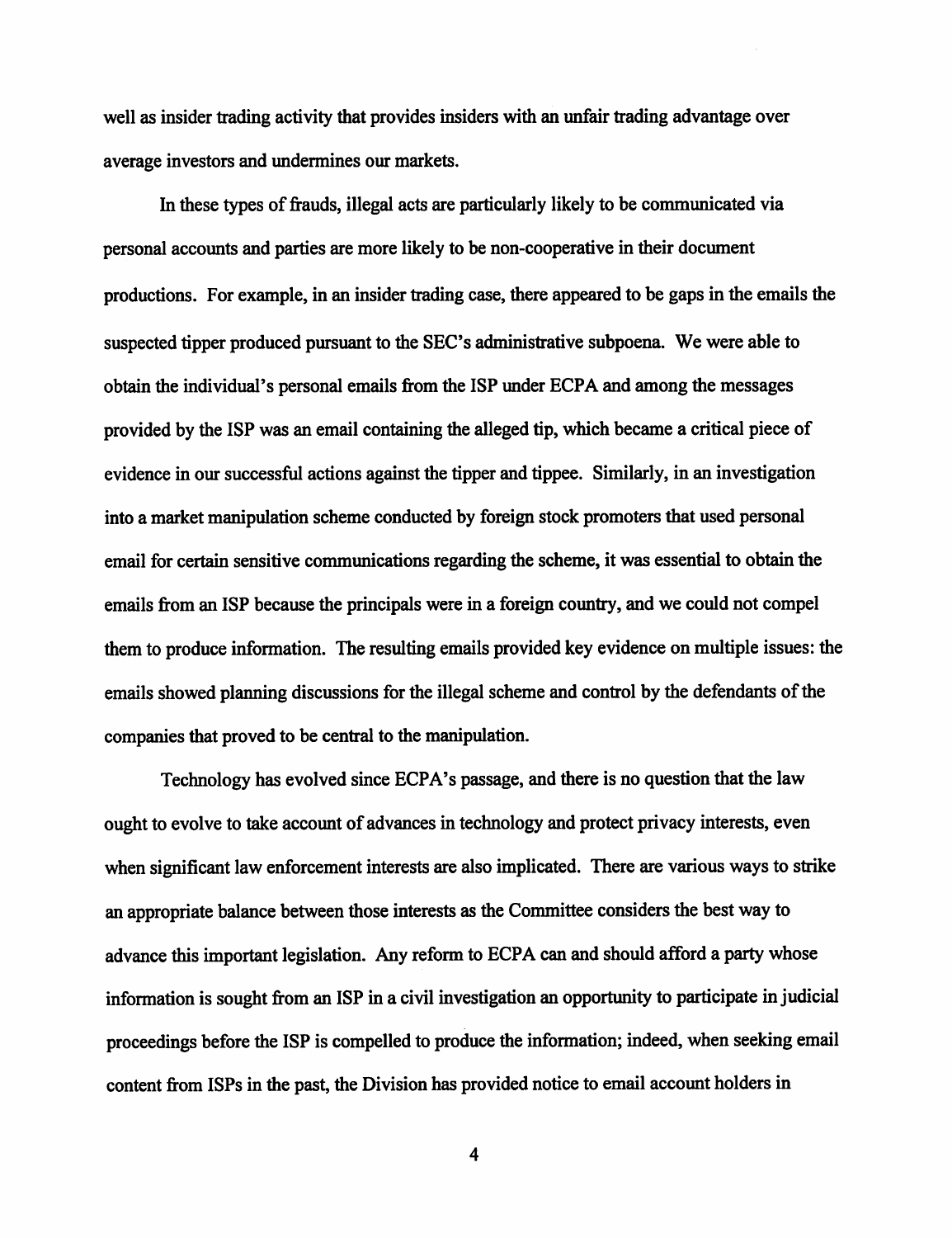*keeping with longstanding (and justrecently reaffirmed) Supreme Court precedent.5 Thus, in contemplating potential solutions, the Committee could consider language that would (1) require civil law enforcement agencies to attempt, where possible, to seek electronic communications directly from a subscriber before seeking them from an ISP; and (2) should seeking them from an ISP be necessary, give the subscriber or customer the opportunity to challenge the request in a judicial proceeding. Ifthe legislation were so structured, an individual would have the ability to* raise with a court any privilege, relevancy, or other concerns before the communications are *provided by an ISP, while civil law enforcement would still maintain a limited avenue to access existing electronic communications in appropriate circumstances from ISPs. Such a proceeding would offer even greater protection to subscribersthan a criminal warrant, in which subscribers receiveno opportunity to be heard before communications are provided.*

Some have asserted that providing civil law enforcement with an ability to obtain *electronic communications from ISPs in limited circumstances would mean electronic documents enjoy less protection than paper documents. That is not accurate. Indeed, as currently drafted, S. 356would create an unprecedented digital shelter- unavailable for paper materials* – that would enable wrongdoers to conceal an entire category of evidence from the *SEC and civil law enforcement.*

<sup>5</sup>**See City ofLos Angeles** v. **Patel,** 135 S. Ct. 2443,2452 (2015) ("The Court has held that absent consent, exigent circumstances, or the like, in order for an administrative search to be constitutional, the subject of the search must be afforded an opportunity to obtain precompliance review before a neutral decisionmaker."); **Donovan** v. **Lone Steer,** Inc., 464 U.S. 408, 415 (1984) (holding subpoenas "provide protection for a subpoenaed employer by allowing him to question the reasonableness of the subpoena, before suffering any penalties for refusing to comply with it, by raising objections in an action in district court ... We hold only that the defenses available to an employer do not include the right to insist upon a judicial warrant as a condition precedent to a valid administrative subpoena."); *In* **reSubpoena Duces Tecum,** 228 F.3d341,348(4thCir. 2000) (stating issuance of a subpoena "commences an adversary process during which the person served with the subpoena may challenge it in court before complying with its demands... As judicial process is afforded before any intrusion occurs, the proposed intrusion is regulated by, and its justification derives from, that process").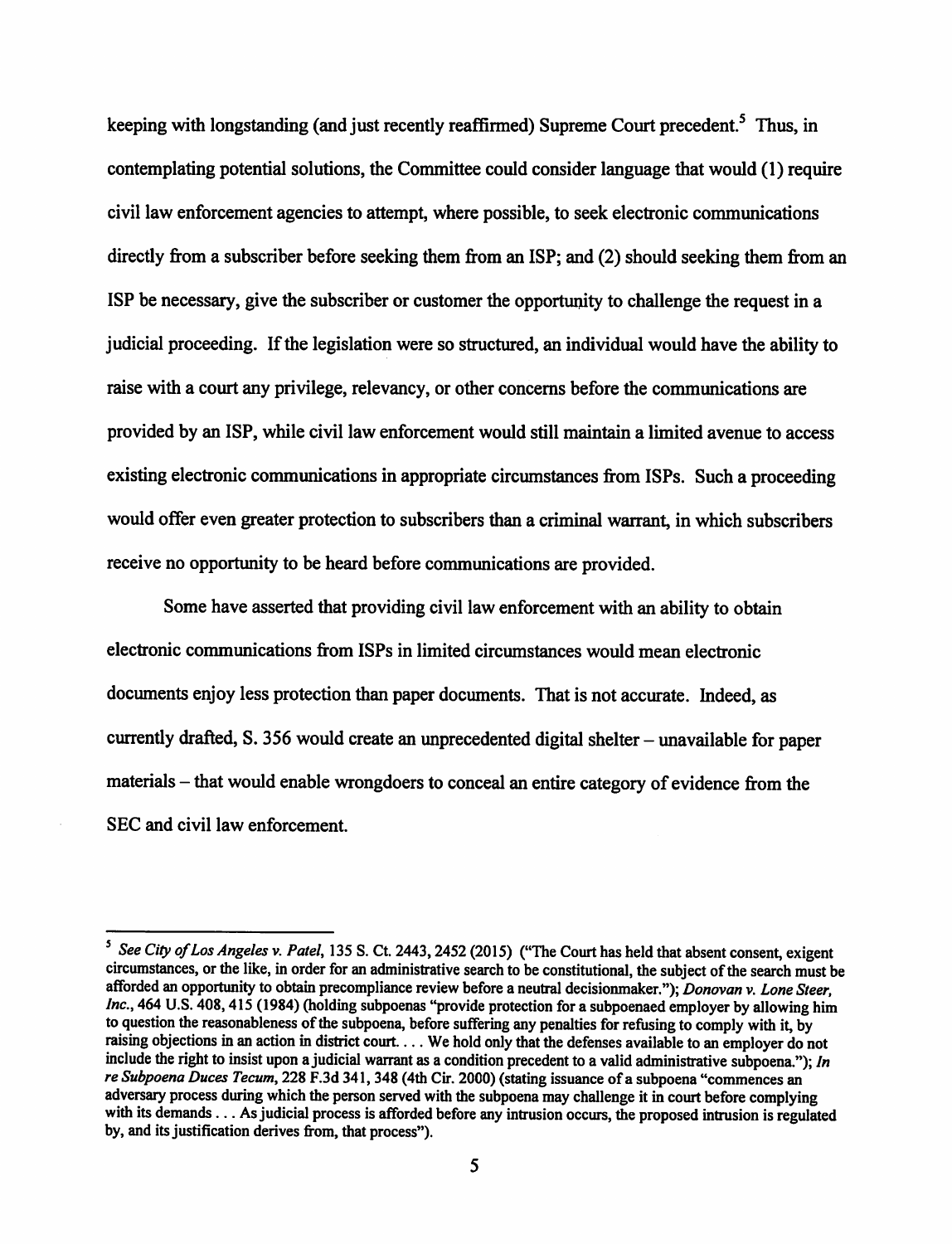This should not be the case. The bill in its current form would harm the ability of the *SEC and other civil law enforcement agencies to protect those we are mandated to protect and to hold accountable those we are responsible for holding accountable. There are multiple ways to modernize ECPA consistent with the law that would not impede our ability to protect investors and the integrity ofthe markets. We look forward to discussing with the Committee ways to modernize ECPA without putting investors at risk and impairing the SEC from enforcing the federal securities laws.*

*Thank you again for the opportunity to appear here today, and I would be happy to answer any questions you may have.*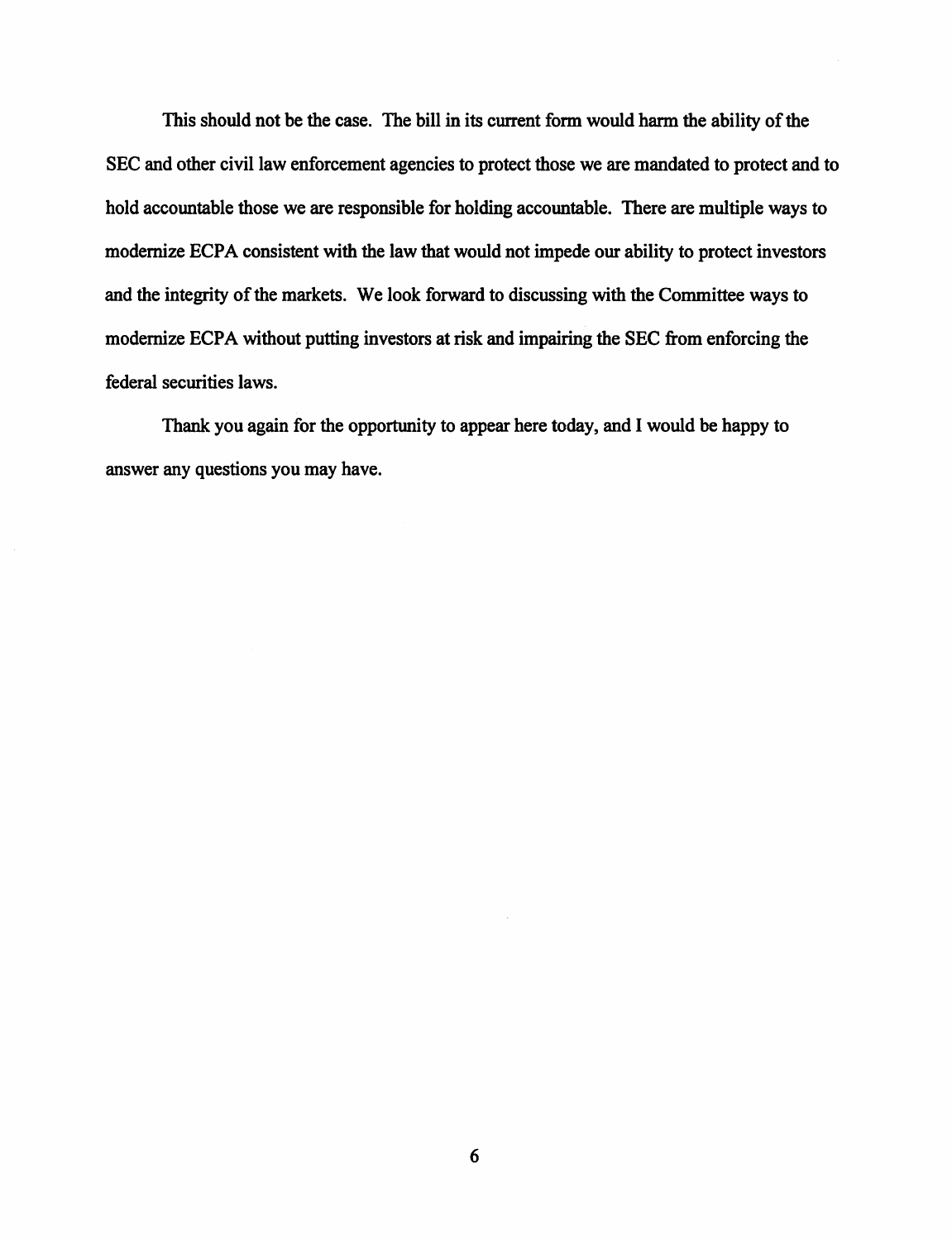

UNITED STATES *SECURITIES AND EXCHANGE COMMISSION* WASHINGTON, D.C. 20549

THE CHAIRMAN

*April 24,2013*

*The Honorable Patrick J. Leahy Chairman Senate Judiciary Committee United States Senate 224 Russell Senate Office Building Washington, DC 20510*

*Dear Chairman Leahy:*

*I write in connection with the Senate Judiciary Committee's upcoming consideration of S. 607, the Electronic Communications Privacy Act Amendments Actof 2013.l While I appreciate your efforts to update the privacy protections for e-mail and other electronic communications for the digital age, I am concerned that the bill as currently constituted could have a significant negative impact on the Securities and Exchange Commission's enforcement efforts. For the reasons set forth below, I respectfully ask you to consider the negative impact that the legislation in its current form could have on the Commission's ability to protect investors and to assist victims ofsecurities fraud, and would be interested in discussing with you a modest change in your proposal that would continue to address privacy concerns while also providing the Commission the authority it needs to effectively discharge its critical functions.*

In carrying out its mandate to investigate violations of the federal securities laws, the *Commission frequently seeks to obtain the contents of e-mail and other electronic communications. Such communications canprovide direct and powerful evidence of wrongdoing. Because persons who violate the law frequently do not retain copies of incriminating communications or may choose notto provide the e-mails in response to Commission subpoenas, the SEC often has sought the contents of electronic communications directly from internet service providers (ISPs). Historically, the Commission has relied for this purpose* on Section 2703(b) of the Electronic Communications Privacy Act (ECPA), which *currently provides that a governmental entity may require from service providers pursuantto an administrative subpoena the disclosure of wire or electronic communications that are more than 180 days old.*

*A 2010 opinion from the Sixth CircuitCourtofAppeals (US v. Warshak. 631 F.3d 266, 288 (6th Cir. 2010)) has greatly impeded the SEC's ability to serve administrative subpoenas on ISPs absent the consent of the subscriber. In <i>Warshak*, a case involving the Department of Justice, the court held that the use of a Section 2703(b) subpoena or court order to obtain the *contents ofe-mails violated the FourthAmendment's prohibition against warrantless searches. The ECPA amendments being proposed essentially would codify Warshak, permitting*

<sup>&</sup>lt;sup>*I*</sup> The views expressed in this letter are my own and do not necessarily reflect the views of the full Commission.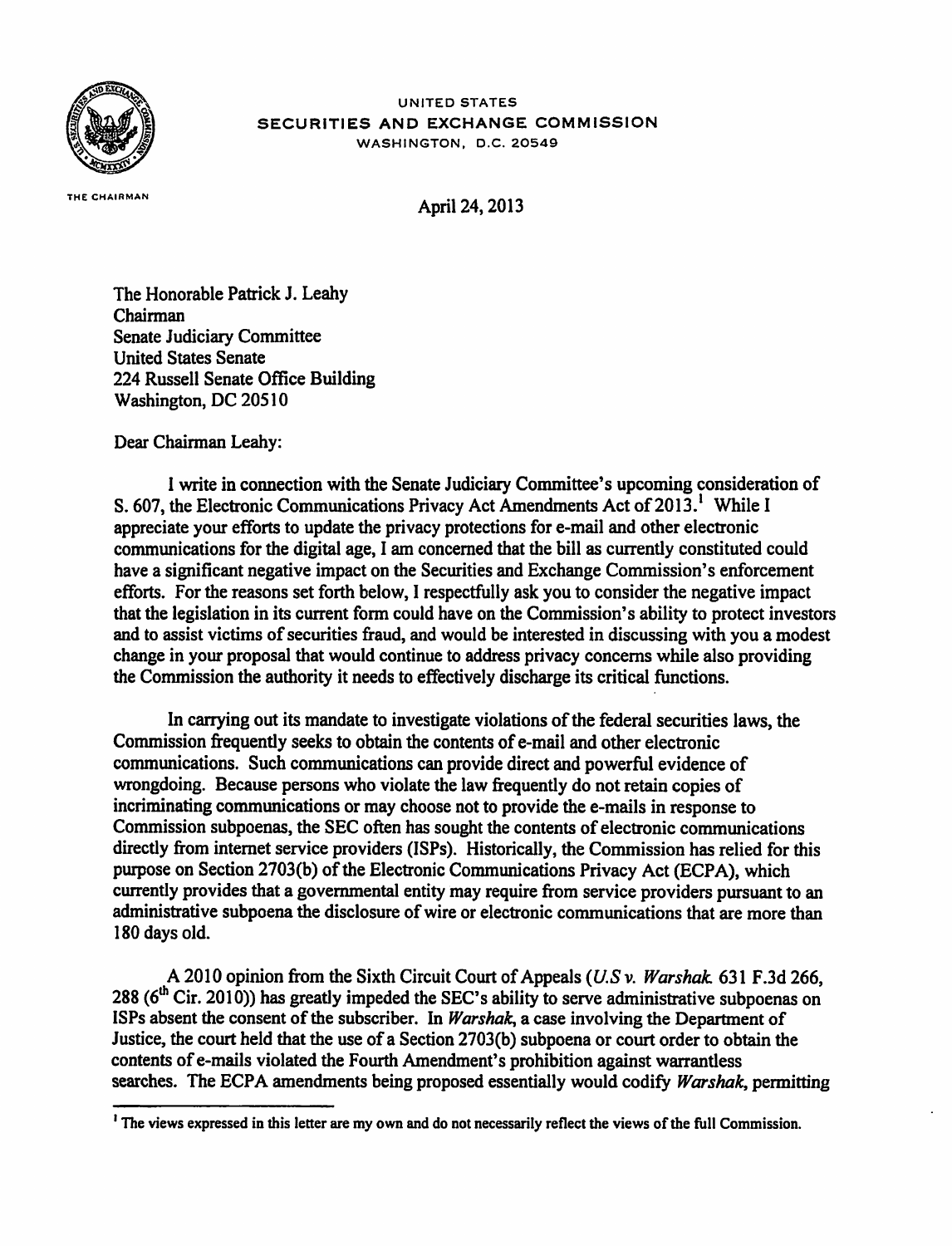*The Honorable Patrick J. Leahy Page2*

*federal governmental entitiestoobtain the content of e-mails from ISPs only ifitwere toobtain awarrant pursuant tothe Federal Rules ofCrirninal Procedure. Such astructure essentially would foreclose theCommission - acivil federal agency - from gaining access to this information directly from ISPs absent consent of theentity being investigated.*

Some have asserted that the Commission could avoid the negative consequences of the *Actbysimply subpoenaing the e-mails directly from the individuals being investigated. Unfortunately, individual account holders sometimes delete responsive e-mails, orotherwise fail to provide them, notwithstanding subpoenasthat call for their complete production. Indeed, itis notsurprising that individuals who violate the law are often reluctant toproduce evidence of their ownmisconduct Subpoenas to individuals also can bemore effective ifthe subpoena recipient* knows the *Commission* has the ability to go to an ISP and test whether they have fully *responded* to the subpoena. If individuals being investigated know the Commission lacks that *ability, it could encourage them tobeless forthcoming intheir productions. In order for the Commission to obtain thisimportant evidence and create acomplete investigative record, it needstopreserve the authority to subpoena the ISPs toobtain any deleted orotherwise not available - or not produced - e-mails.*

*A case filed last year against twoindividuals demonstrates the importance ofthe authority. The civil action against these individuals alleged that over aperiod ofyears they engaged inascheme toartificially inflate the financial results ofapublicly owned retailer by engaging inaseries of fraudulent "round-trip transactions.\*' Asalleged inthe complaint, one of the individuals had senthimselfan e-mail describing the publiclyowned company's commitment to buy certain products and services at inflated prices, and stating "the fake creditsthat were negotiated with" the company were being used "to hit certain quarterly numbers." During the Commission's* investigation (and *pre-Warshak*), the Commission obtained this key *e-mail through an ECPA subpoena tothe individual's ISP. This evidence was particularly important because, as alleged inthe complaint, the defendants had carefully concealed their scheme. Atthe time the Commission subpoenaed the ISP, the individual had failed to produce his personal email inresponse toadocument subpoena the SEC had issued him almost ayear earlier. Thus, absent ECPA authority to subpoena the ISP directly, the Commission would nothave had inits possession thiscritical piece ofevidence.*

*Others haveasserted thattheCommission can simplywork with the Department of Justice (DOJ) toget criminal search warrants. The reality isthat to force the Commission torely onDOJ to obtain search warrants in thiscontext isimpractical in most cases andignoresthe significant differences inourrespective jurisdictions. First, DOJ only has authority toseek search warrants to advance its own investigations, not SECinvestigations. Thus, the Commission cannotrequest thatthe DOJ apply for a search warrant on the SEC's behalf. Second, many SECinvestigations ofpotential civilsecurities lawviolations donot involve aparallel criminal investigation, and thus there isno practical potential avenue for obtaining asearch warrant inthose cases. The large category of cases handled bythe SEC* without *criminal* involvement, however, have real investor impact, and are vital to our ability to *protect- and, where feasible, make whole - harmed investors.*